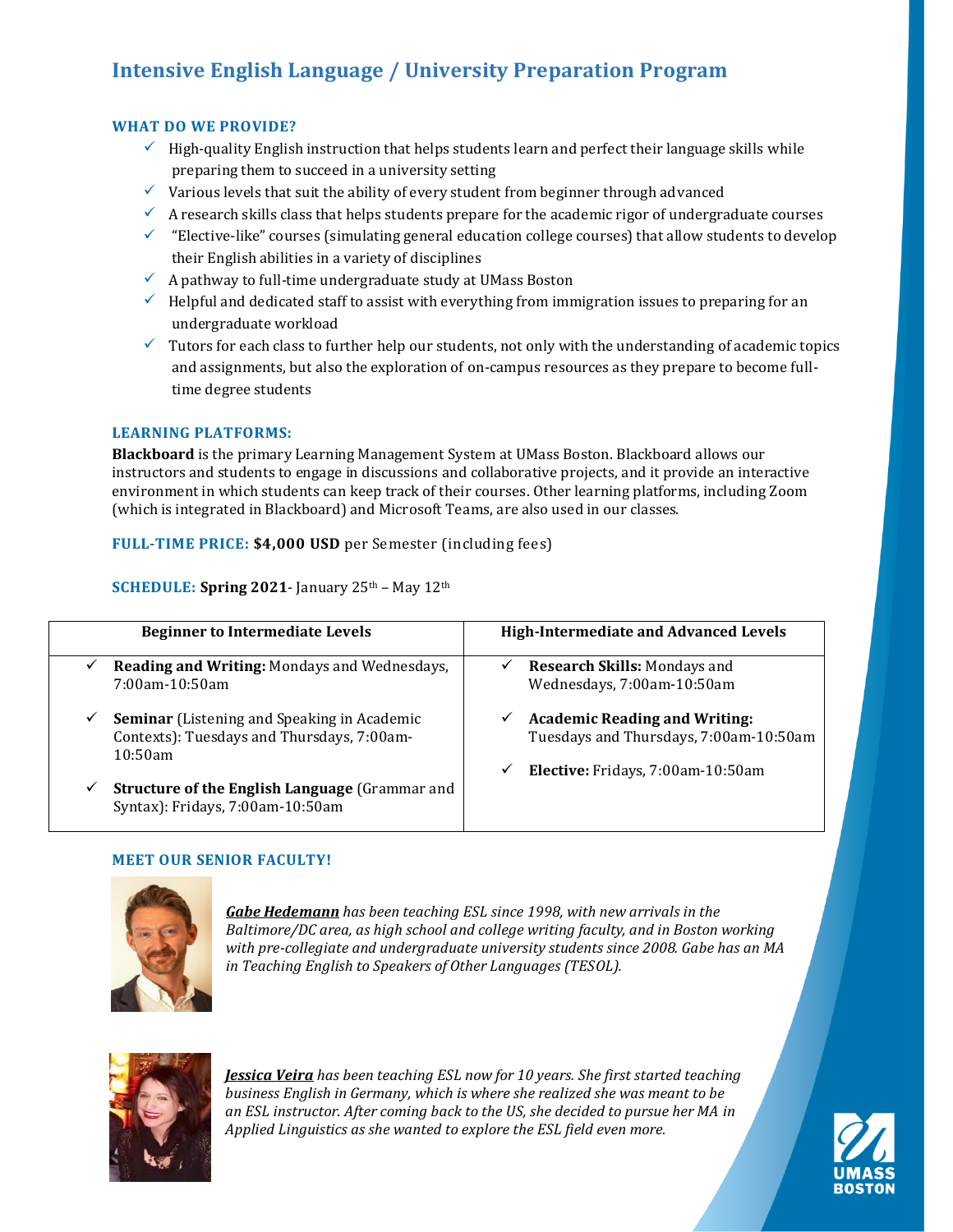## **Tuition Prices**

## **ESL Pre-Collegiate Program**

## **Intensive English Language/University Preparation Program:**

- •**Estimated course time:** 15 weeks
- •**Number of hours per week:** 19 hours a week (full-time) \*part-time options available
- **Class Size:** 18 students max.

| <b>Instructional Hours</b> | <b>Tuition Cost Per Class</b> | <b>Required Funds*</b> |
|----------------------------|-------------------------------|------------------------|
| 9 Hour Class               | \$1,995                       |                        |
| 6 Hour Class               | \$1,465                       |                        |
| 4 Hour Class               | \$1,000                       |                        |
| <b>Full-Time Cost</b>      | \$4,000                       | \$16,084               |

#### **TOEFL PREPARATION COURSE:**

- •**Estimated course time:** 12 weeks + Orientation Week
- •**Number of hours per week:** 12 hours a week (full-time)
- •**Class Size:** 18 students max.
- •No part-Time options available for this program.

| <b>Instructional Hours</b> | Tuition | <b>Required Funds**</b> |
|----------------------------|---------|-------------------------|
| <b>Full-Time Cost</b>      | \$3,600 | \$16,084                |